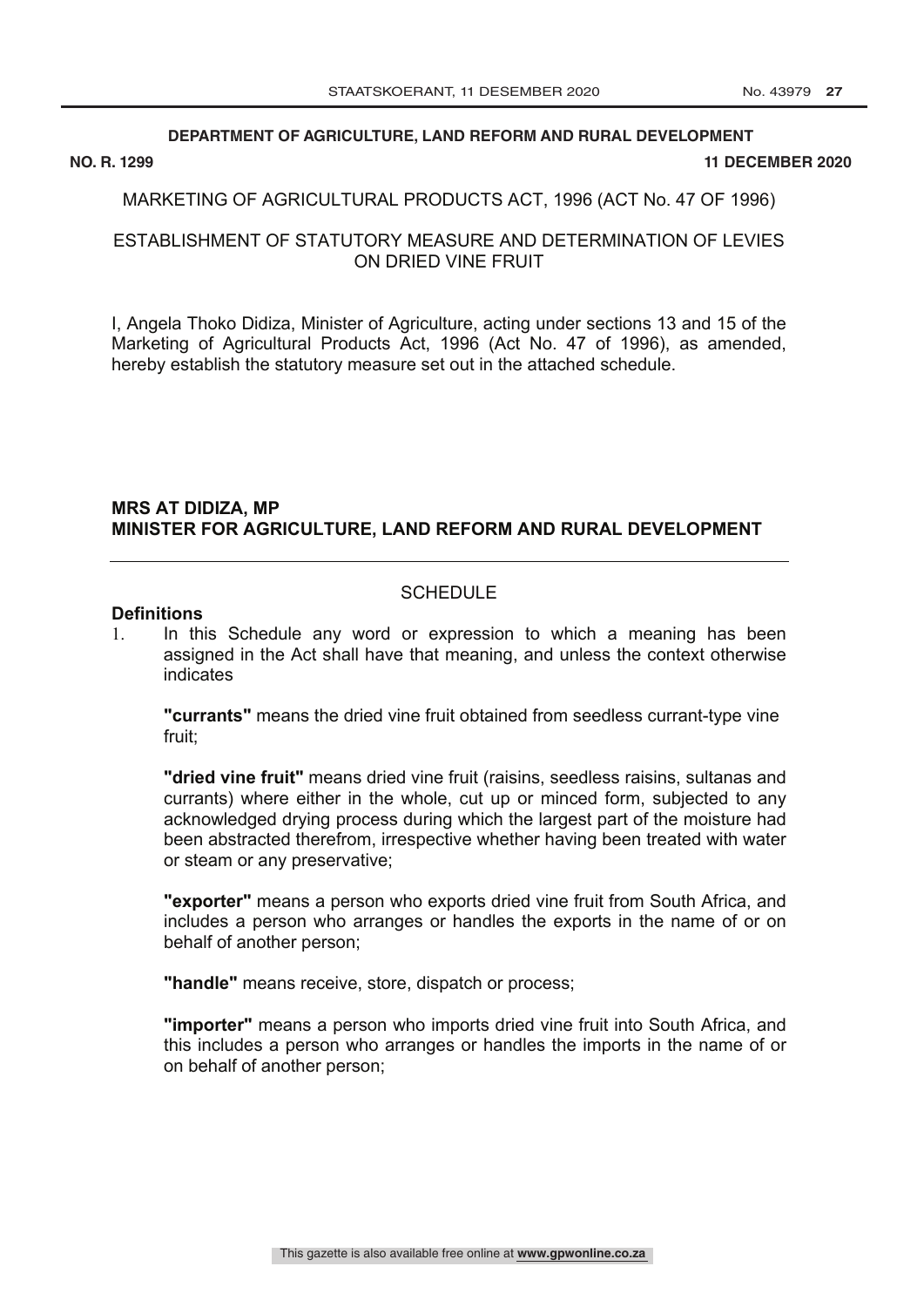**"packer"** means a person who handles dried vine fruit and packs it for the purpose of sale;

**"process"** means to sort, clean, wash, cut, mince, mix or prepare to be packed for sale;

**"producer"** includes any person concerned in the production of dried vine fruit;

**"Raisins South Africa NPC (Raisins SA)"** means the company registered in terms of the Companies Act, 2008 (Act No. 71 of 2008 as amended) and which operates under the name "Raisins South Africa NPC (Raisins SA). Raisins SA is a company with the aim to keep the local dried vine fruit industry abreast of the need for agricultural research, strategic information on volumes and quality to meet all sanitary and phytosanitary requirement for local and export marketing to serve the best interest of the industry as the need arises and keep the National Agricultural Marketing Council (NAMC) and Minister of Agriculture, Land Reform and Rural Development informed on strategic issues. Raisins SA is located at, 9 Groenpunt Avenue, Upington, Northern Cape, South Africa;

**"raisins"** means the dried vine fruit other than currants and seedless raisins that is obtained from vine fruit;

**"seedless raisins"** means the dried vine fruit obtained from seedless noncurrant type vine fruit, and is either Iyed or lyed and bleached or unlyed and unbleached;

**"The Act"** means the Marketing of Agricultural Products Act, 1996 (Act No. 47 of 1996), as amended;

**"vine fruit"** means the fruits of the plants of *Vitis vinifera.*

# **Purpose and aims of statutory measures and the relation thereof to objectives of the Act**

2. The levy is needed by Raisins SA to provide financial support for the following functions that the dried vine fruit industry has identified as essential and in the interest of the industry as a whole: The levy is needed by Raisins SA to fund 1) market access and development; 2) information and communication; 3) research and development programmes and technology transfer; 4) transformation and training and 5) administration for dried vine fruit.

These measures are necessary to ensure that continuous, accurate and timeous macro-economic and industry specific information relating to the dried vine fruit industry, is available to all role players in order for them to make informed decisions in the spheres as indicated. This will advance transparent market information to all parties.

The advancement of dried vine fruit production can deliver a material on food security and job creation in South Africa.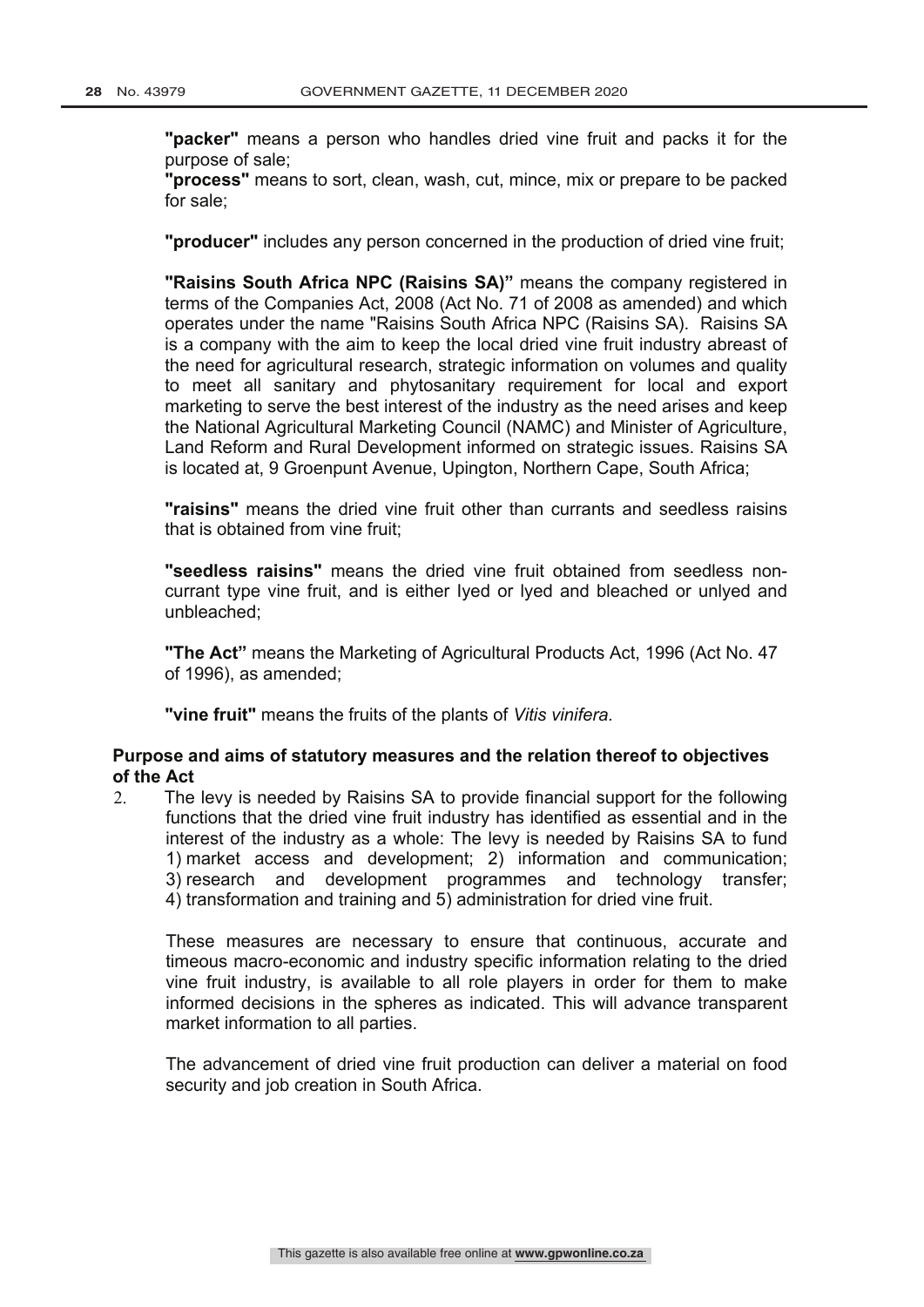Research is important to ensure a completive dried vine fruit industry is advanced, especially in context to a global competitive industry. Research is important for both the commercial and emerging sector. The maintenance of effective cultivar development programmes and the study of cultivar characteristics, such as yield potential, adaptability, weather resistance against pest and diseases, enable dried vine fruit growers to make informed cultivar decisions for specific conditions.

As per the guidelines, funds will also be used to support previous advantage individuals (PDI's) and empower the emerging sector accordingly.

The levies will advance market access for all, but furthermore contribute to furthering the viability of the industry at large. The establishment of these measures is aligned to the objective set out in the Act, as per article 2.

The measure will not be detrimental to the number of employment opportunities or fair labour practice and will support the statutory measures relating to registration and the rendering of returns applicable to dried vine fruit products. This statutory measure shall be administered by Raisins South Africa (Raisins SA).

## **Product to which statutory measure applies**

3. This statutory measure shall apply to all dried deciduous vine fruit as defined, produced in and imported into South Africa.

#### **Area in which statutory measure applies**

4. This statutory measure shall apply within the geographical area of the Republic of South Africa.

#### **Imposition of levy**

5. A levy is hereby imposed on dried vine fruit (gross mass delivered/received) bought or received by a packer or imported by a packer or processor or produced by a producer. A packer who has paid a levy may recover the amount of the levy from the person from which he has received the dried vine fruit on which the levy is payable, or who has produced the dried vine fruit.

#### **Amount of levy**

- 6. The levy shall be imposed on all dried vine fruit gross mass delivered at the following rates:
	- 16c per kilogram for the levy cycle 2020/2021,
	- 17.67c per kilogram for the levy cycle 2021/2022,
	- 19.33c per kilogram for the levy cycle of 2022/2023, and;
	- 21c per kilogram for the levy cycle 2023/2024. All excluding VAT.

# **Persons by whom and to whom levy is payable**

- 7. The levy imposed in terms of clause 5 shall
	- (a) be payable by packers or processor or traders on behalf of producers of dried vine fruit; and